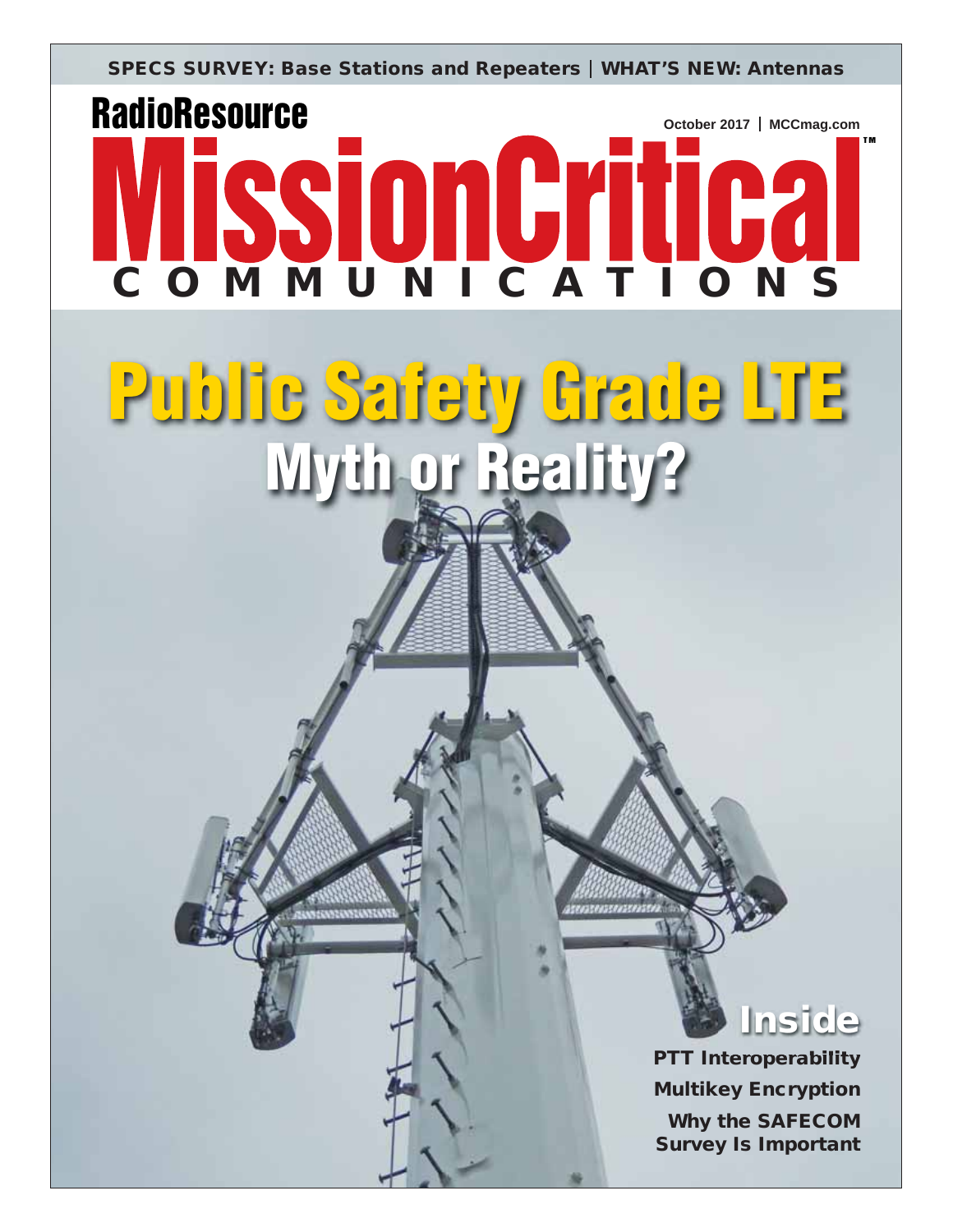

Photos courtesy LA-RICS

### **The Challenge of Public Safety Grade LTE**

Recentl<br>on the r<br>"public<br>ricanes" Recently, there has been some debate on the meaning and definition of "public safety grade." The recent hurricanes underscore the need for clarity on what it means and what public safety needs with regard to reliable data. A National Public Safety Telecommunications Council (NPSTC) document published in 2014 provided a definition that the overall system design enables system and service to achieve 99.999 percent availability.

 What does availability of this magnitude mean in lay terms? Availability at 99.999 percent (five nines) results in net outage of five minutes per year. Availability at 99.99 percent (four nines) results in net outage of roughly 53 minutes per year. Both factors are better than the general commercial carrier availability of 99.0 and 99.9 percent availability (between 88 and 8.8 hours respectively per year). This creates a significant difference in expectations because the devil is in the details of how availability is calculated versus measured in an operational network. The First Responder Network Authority (FirstNet) is highlighting the importance of data in

Should public safety expect LTE networks to be built to the same public safety grade standards used in LMR systems?

**By Joe Ross, Steve Sidore, Scott Edson and Ted Pao**

public-safety operations, and as public safety wrestles with a 25-year commitment decision with the selected vendor, it becomes one of the cornerstones of the eventual solution that will last a generation.

 If FirstNet and data communications are ever expected to become "mission critical," public safety must be able to rely on data communications as much as LMR, built to five nines availability, which is needed to achieve public safety grade. So, a definition is less material than whether FirstNet will be as reliable as publicsafety radio communications. If in five or 25 years, broadband data is only slightly more reliable than existing commercial networks, the mission-critical element of broadband data will not occur. Public safety needs a concerted effort to work toward public safety grade, defined as 99.999 percent service availability. Five nines, among many other

requirements, is mandatory for broadband to replace LMR.

#### **Overlap and SON**

 Most public safety grade talk has been diverted to the cell overlap that exists in a commercial network and a feature called self-organizing network (SON) to automatically fix problems when a site is out. SON can slightly mitigate the loss of coverage from a site, but it is a far cry from solutions that completely resolve the outage.

 First, cell sites have been dramatically reduced in height. Carriers originally used 300-foot towers, but now towers are 30 to 50 feet tall in urban areas, allowing them to only cover so much area no matter which way you point the antennas. The SON feature can automatically uptilt an antenna, but this will only slightly increase received power at the cell edge and only slightly fill the gap for an off-air site. In urban areas where there is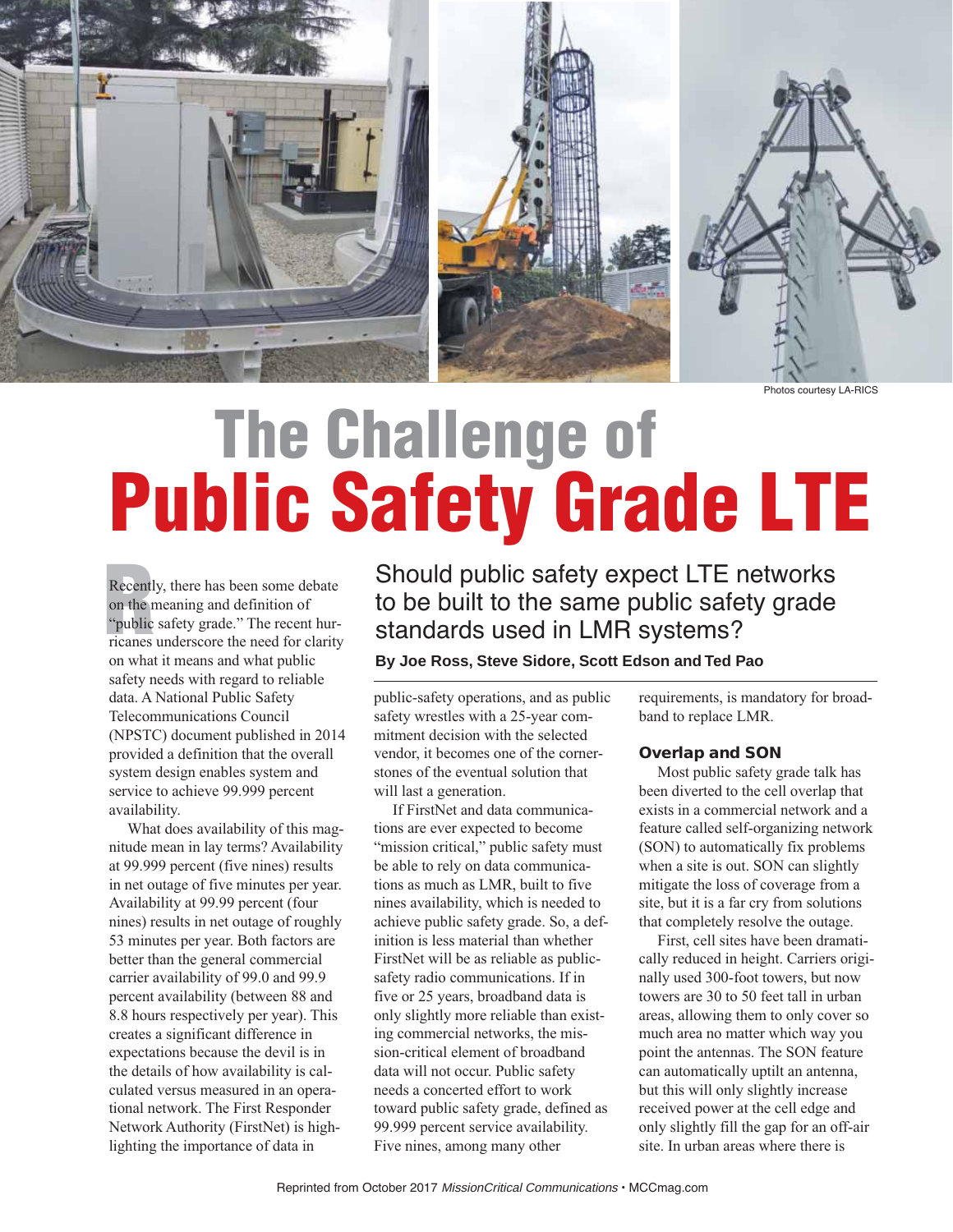substantial density because of capacity, there may be enough overlap that public safety may not notice an outdoor coverage issue, but in suburban, rural and edge-of-network areas where there is far less overlap, there will be a hole with the loss of a single site. There is no overlap at the edge of coverage where some of the biggest overall improvements are needed to deliver reliable communications in rural areas.

 Second, the largest concern in urban areas from loss of a cell site is loss of capacity and in-building coverage. Steel and concrete construction, combined with LEED-compliant windows result in buildings that cause the signal to degrade 1,000-fold by the time it reaches the building interior. There are only two ways to achieve coverage in this scenario — a cell site a quarter- to a half-mile away or a distributed antenna system (DAS). It is not feasible to have a DAS in every building, so the economical approach is substantial cell density. With a cellsite density of every quarter mile, an outage will cause a hole inside the buildings in the immediate vicinity.

 Third, an outage is rarely only a single site. Most outages affect more than one site in an area. This occurs because a power outage often affects a neighborhood, and with earthquakes and hurricanes, the outage can affect an entire region. This is precisely when a mission-critical network is needed. As demonstrated after the recent hurricanes, power outages affect many neighborhoods and many sites. Likewise, earthquakes, ice storms and other events can affect power to tens of thousands of homes for a day or more, causing outages to a dozen sites, and long after a twohour battery pack is exhausted. Road and storm conditions often prevent deployment of portable generators at the affected sites if enough personnel and generators are even available to address the outage. Long multisite outages most certainly create large coverage holes, SON or no SON.

 The final flaw in the argument that a commercial network can withstand an individual site outage is that the system was designed to include the failed site. Engineers assume it is in



From top to bottom: A deputy uses the LMR system during the Rose Parade; a steel cage designed to provide the necessary strength per code-REVG for the monopole foundation; and the steel cage with anchor bolts used in preparation for drilling the pier foundation

service, and when it is out of service, problems occur. The initial problem is that signal levels from the neighboring sites are probably similar and are all low. Therefore, the signal to noise ratio in the area will be poor, along with performance. Next, the missing site is likely to cause a substantial traffic load on neighboring sites, further increasing interference levels. And while first responders will have priority on the network, if the signal levels do not sufficiently exceed the noise levels, public-safety performance will suffer.

 While power outages are frequently the cause of wide-scale cell service outages, they are not the only source. A major transmission line that affects many sites without a truly redundant path — a fiber cut of redundant lines in the same conduit — can be cut. As the NPSTC document points out, the need for hardening is not limited to long-term power supply; multiple forms of redundancy for power, transmission, path and space diversity must be deployed to achieve 99.999 percent availability across the service area.

#### **No Four Nines Without Hardening**

 While not the desired level of reliability, four nines of availability simply is not achievable without substantial network hardening. Network transport services — the connection between cell sites and the core network — generally have service level agreements (SLAs) that only guarantee 99.9 percent service availability. For higher service availability, multiple unique connections to the cell site are required. A connection that uses the exact same path is not unique and is likely to experience outages at the same time. The most common outage for leased-line connections is fiber/cable cuts. Improving the availability of transmission circuits requires both path and space diversity through the use of bidirectional ring topologies connecting multiple RF sites with multiple paths to connect to the core. The RF sites must have physically diverse facilities entering and exiting the site location, and use separate routes back to the core. That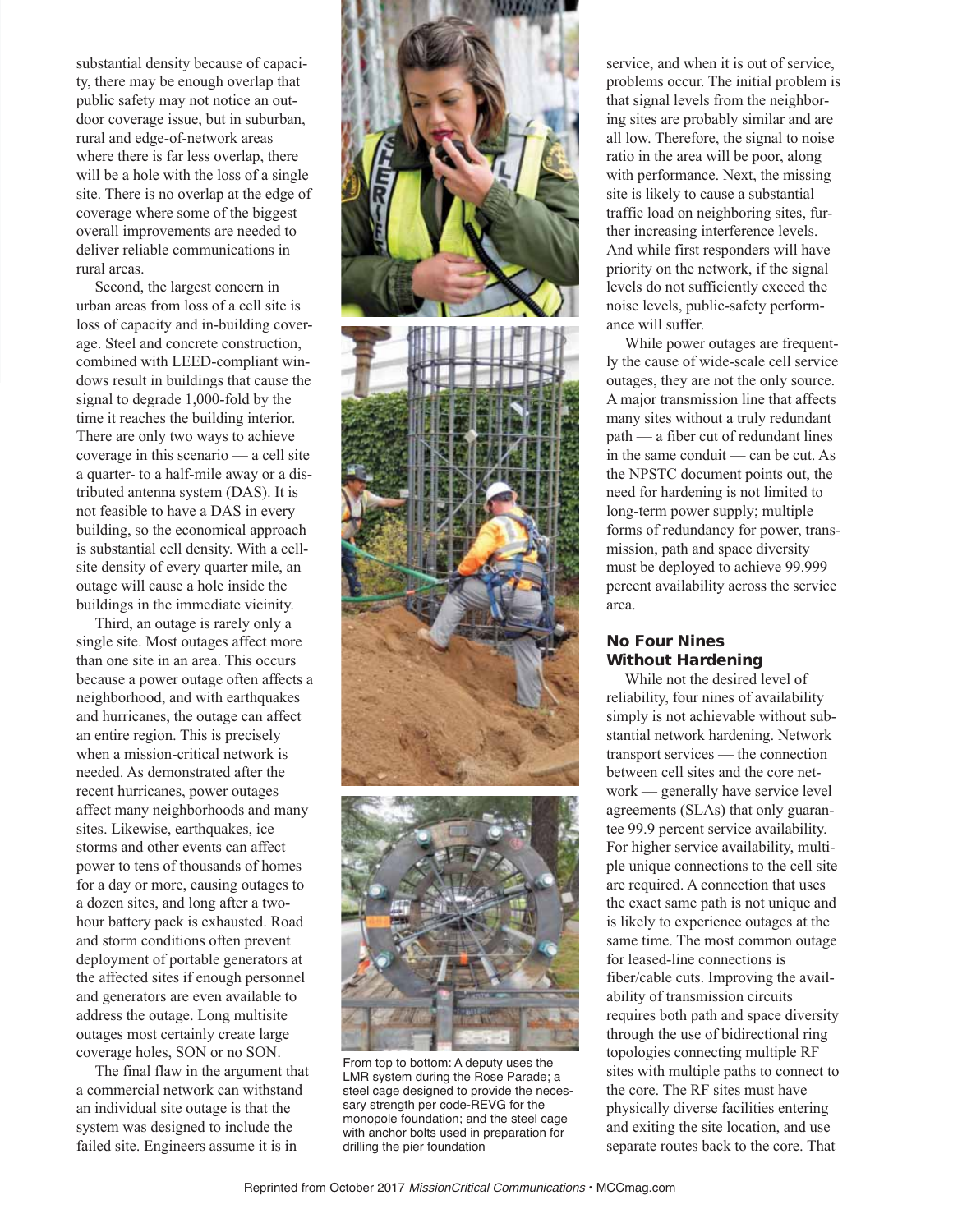### **Most outages affect more than one site in an area. This occurs because a power outage often affects a neighborhood.**

means separate and distinct manholes and conduit paths entering and exiting the site that have more than 25 feet of physical separation with each route heading north or south from the facility. For this reason, public safety builds truly redundant microwave links and rings and uses diversity to achieve five nines of availability on its own, as well as creating fiber rings to achieve public safety grade reliability.

 Likewise, a power-related event caused by equipment failures or major weather events is not going to deliver four nines. These events frequently have average downtime durations of a full day. A single event could then cause an entire region to experience less than 99.9 percent reliability. It is not feasible that a commercial carrier could achieve nationwide 99.99 percent availability without hardening the majority of its network.

#### **Local Public Safety Grade**

 When public safety builds systems to public safety grade, the availability applies to the system itself. Not every site is guaranteed to achieve 99.999 percent availability, but overall, across all aggregated sites, the construction and commitment are generally 99.999 percent. Each site, connectivity and core that support each other must be designed collectively for greater than 99.999 percent availability. So, a purpose-built network for a city or county achieves 99.999 percent availability in that city or county. A nationwide commitment, on the other hand, could mean that areas where it is difficult to achieve a high degree of availability — areas that experience frequent hurricanes, for example — could be sacrificed because of expense. For example, if AT&T's network in Los Angeles County failed for an entire day, it would have little impact on AT&T's nationwide compliance but would result in, at best, 99.7 percent availability in Los Angeles County. AT&T and FirstNet might consider

this a success, but an outage affecting Los Angeles County serving 10 million residents for a day would cause major problems and put lives at risk.

 While many tout the just 5 percent of cell sites knocked out by Hurricane Harvey as a success, a more detailed look is not so encouraging for some counties. Aransas County, Texas, for example, had 95 percent of its cell sites out for three consecutive days. Refugio County had 85 percent of its cell sites out for two days. And while Harris County, where Houston is located, experienced outages of only 5 percent of sites in the worst case, those outages could have been clustered in an area that had dramatic needs for publicsafety communications.

 Hurricane Irma knocked out 27 percent of cell sites in the affected Florida counties on day one, but the counties at the southern tip of the peninsula had more than 50 percent of their cell sites out, while 80 percent of the sites in Monroe County, home of the Florida Keys, were out. A whopping 739 of 1,435 cell sites in Miami-Dade County were out. And while cell density in built-up Miami may help with some overall service availability, large pockets were without cellular service.

 While it may be difficult and challenging to achieve four nines, much less five nines of availability, public safety needs most sites for each region, city and county to be hardened to ensure that local public-safety officials can rely on FirstNet wherever they live and work. Los Angeles Regional Interoperable Communications System (LA-RICS) asked AT&T and FirstNet to provide hardening details for this reason. Public-safety stakeholders in Los Angeles County need to make sure that all portions of the county have sufficient hardening to be survivable.

#### **Different Backups**

LMR networks are not only more

survivable and available, they have better backups. Because public-safety radios come with simplex or talkaround capabilities, when the network fails, public safety can still communicate. In addition, LMR networks have failure modes that allow for a graceful degradation of service. For example, multiple transceivers can be used as a control channel in a trunked radio network or sites can be configured to operate in stand-alone mode, separate from the core network if necessary.

 LTE sites have some backups. There are generally multiple transceivers per sector to support multiple bands and other technologies, and there are multiple sectors for each site that may provide some coverage in the event of a sector failure. But an LTE eNodeB will generally have one or more single points of failure that present a risk on top of other hardening factors for the site itself. There has been little to no dialog on this aspect of hardening sites, and commercial LTE infrastructure providers are not likely to enhance eNodeBs this way.

 We have heard that if 4G access fails, the 3G network will fill in the gaps. This presents two problems. The 3G networks will not provide the required data throughput, will not support future IP-based push-to-talk (PTT) systems, and are dependent on the vehicle modems installed. LTEonly modems can't fall back to 3G. Also, a fallback to 3G generally will fail because if the LTE site fails, the entire site fails (loss of power or connectivity), 3G and 4G included. However, entire technology and core network failures that would cause such a scenario are rare. This is a welcome backup but certainly will not help get to public safety grade availability. The greatest factor to achieving 99.999 percent availability occurs at the site level, not at the core. The carriers generally do a good job of achieving more than five nines of availability at the core and the network backbone that connects the cores and major arteries.

 On the talkaround front, there is an LTE standard called proximity services (ProSe) that allows direct mode. However, the range of ProSe is only a fraction of an LMR radio, and